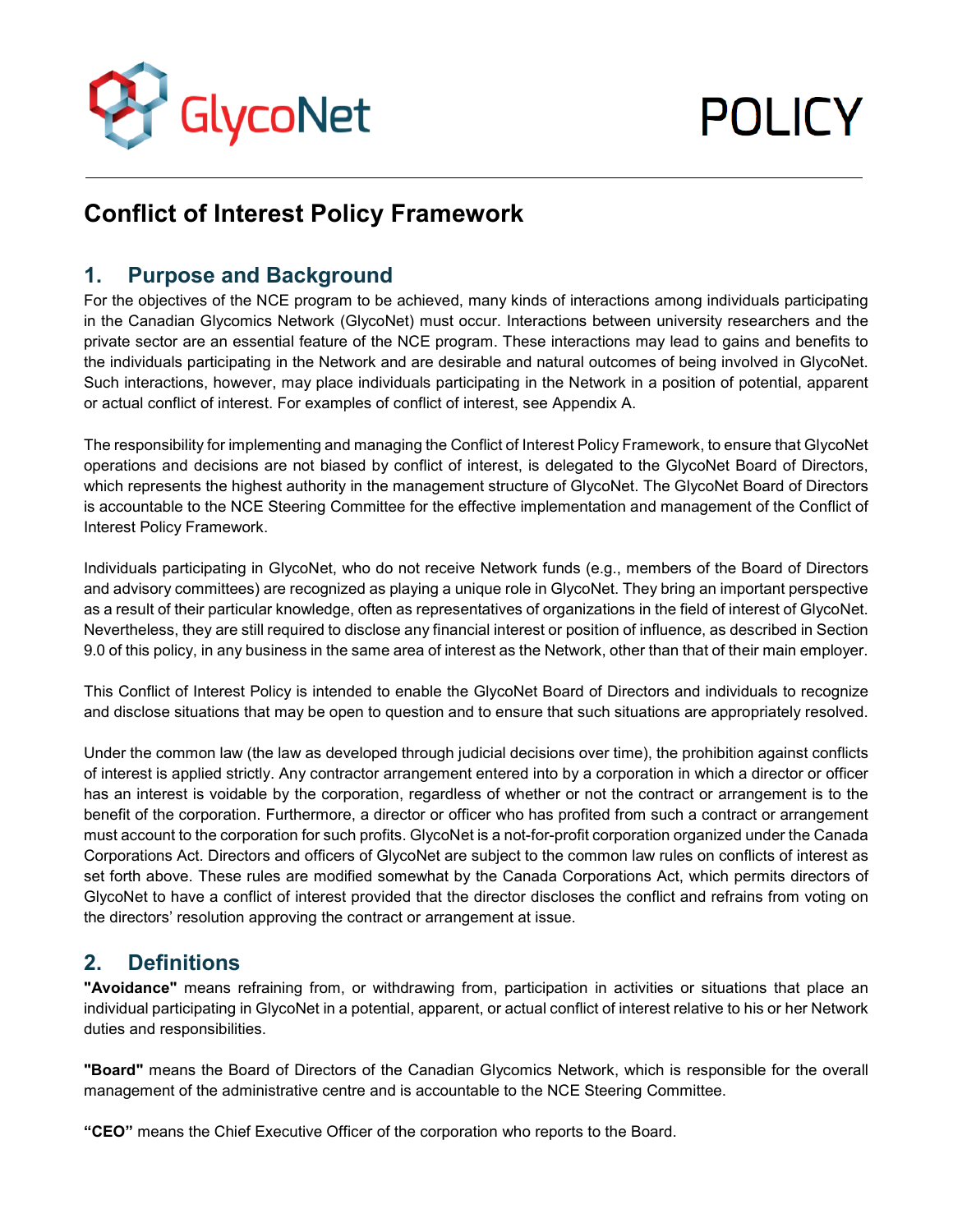**"Conflict of interest"** means a situation where, to the detriment or potential detriment of GlycoNet, an individual is, or may be, in a position to use research knowledge, authority, or influence for personal or family gain (financial or other) or to benefit others.

**"Disclosure"** means the act of notifying in writing to the GlycoNet Board of Directors, through the CEO, of any direct or indirect financial interests and positions of influence held by an individual participating in GlycoNet, which could lead to a potential, apparent, or actual conflict of interest. "Divestment" means the sale at arm's length, or the placement in trust, of assets, where continued ownership by an individual participating in GlycoNet would constitute a potential, apparent or actual conflict of interest with the participant's Network duties and responsibilities.

**"Financial interest"** means an interest in a business in the same area as GlycoNet as described below.

**"NCE Secretariat"** means the secretariat through which the federal Networks of Centres of Excellence (NCE) program and three other programs are delivered.

**"NCE Steering Committee"** means the committee comprised of the three granting agencies' Presidents and the Deputy Minister, Industry Canada, which has overall responsibility for the NCE program.

**"Position of influence"** includes any position that entails responsibility for a material segment of the operation and/or management of a business.

#### **3. Disclosure**

Upon joining GlycoNet each individual is obliged to disclose in writing to the Board, through the CEO, any direct or indirect financial interests and/or positions of influence that could lead to a potential, apparent or actual conflict of interest (examples provided in Appendix A). In addition, these submissions must be updated annually or whenever the individual's circumstances change in a way that would necessitate a further disclosure. The individual also has the obligation to verbally disclose any potential, apparent or actual conflict of interest when it arises during GlycoNet committee or Board meetings so that the committee or Board is aware of the situation and can take appropriate action.

# **4. Financial Interest**

**Financial Interest consists** of any material stock option (e.g. 1%) or similar ownership interest in such a business, but excluding any interest arising solely by reason of investment in such business by a mutual, pension, or other institutional investment fund over which the person does not exercise control;

**or** receipt of, or the potential for the individual or the company/institution the individual works for, to receive, more than \$5,000 from such a business, whether in the form of a fee (e.g. consulting), salary, allowance, interest in real or personal property, dividend, royalty derived from licensing of technology, rent, capital gain, real or personal property, or any other form of compensation or contractual relationship, or any combination thereof.

### **5. Management of Conflict of Interest**

The Board, or an appointed Sub-committee, is charged with the responsibility of managing conflict of interest, and determining and implementing the appropriate course of action. This management system is based on disclosure, as described in Section 9.0 below. All disclosures constitute confidential information that will be available to the Board, or a sub-committee thereof, for the evaluation and resolution of any conflict of interest or allegations of conflict of interest brought before the Board.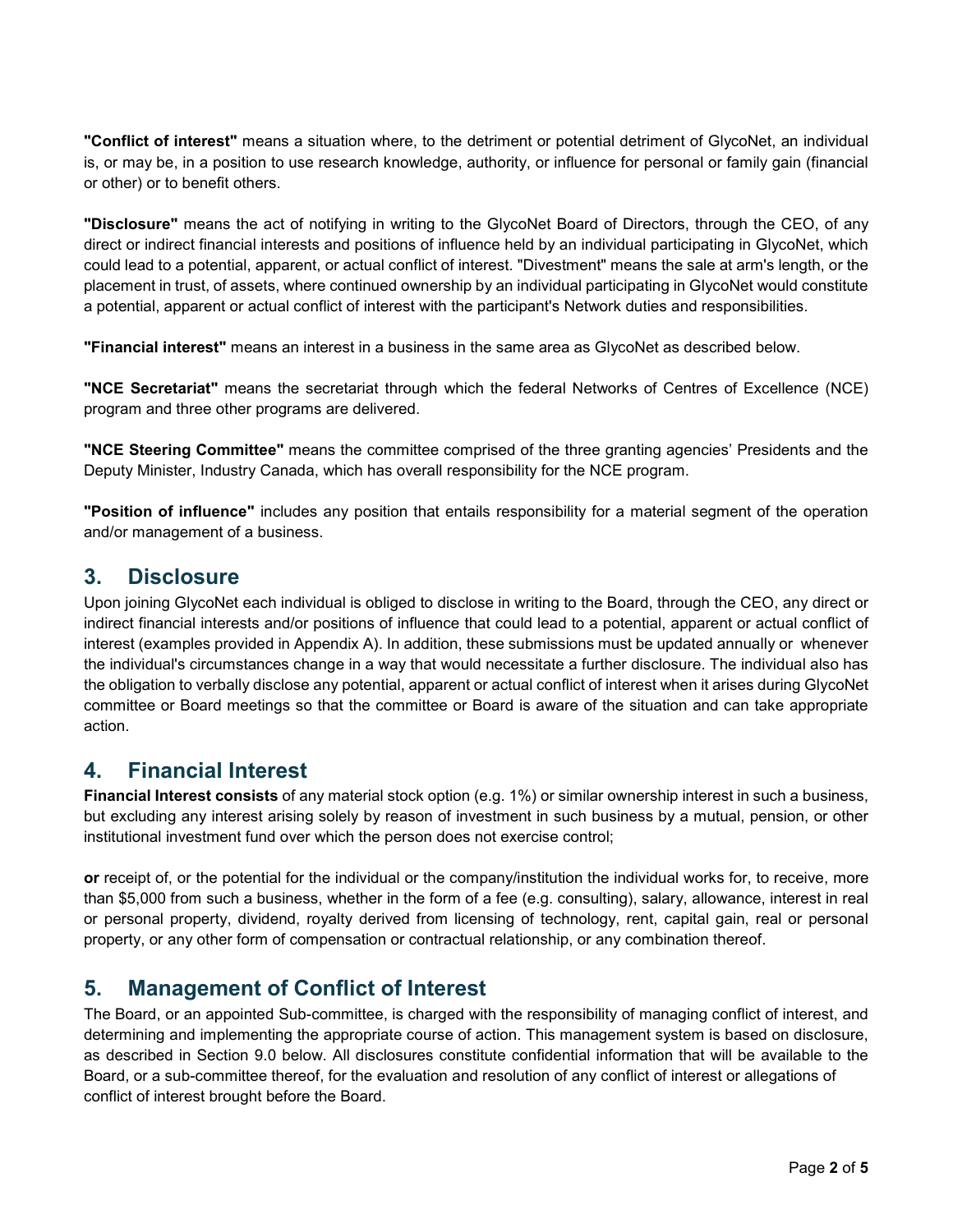While it is recognized that it may be difficult to completely avoid situations of potential, apparent, or actual conflict of interest, complete avoidance or divestment may be required in certain cases. Such divestment should not consist of a sale or transfer of assets to family members or other persons for the purpose of circumventing the conflict of interest compliance measures as directed by the Board.

A declaration of conflict of interest will be an agenda item for each meeting of the Board of Directors, Research and Management Committee and other committee meetings.

# **6. Principles**

An individual participating in GlycoNet who is involved with, or has an interest in, or deals in any manner with a third party that might cause a conflict of interest, will not be present or participate, unless he or she is invited by the Chair, in any decisions pertaining to the Network, including committee decisions, if the declared potential conflict of interest could influence the decision or actions of GlycoNet. It is the obligation of the individual to declare verbally such potential, apparent, or actual conflict of interest before discussions take place so that the committee or Board is aware of the situation to ensure that the individual is out of the room when the discussion and decision process on the item in question are taking place. This course of action should be recorded in the minutes of the meeting.

Any question raised by an individual or company regarding the potential conflict of interest of an individual will be raised at the Board level and must be documented in writing. The Board will determine the extent to which the question should be pursued and in such cases will consult the individual in question. If necessary, the individual will be asked to respond in writing.

# **7. Non-Compliance**

If an individual is discovered to be in conflict of interest where disclosure and prior approval have not been sought or granted, the Board will require the individual to:

- account to GlycoNet for any gain or benefit made directly or indirectly, arising from an involvement with, or an interest in, or from dealing in any manner with a third party that gives rise to a conflict of interest; **and**
- withdraw from the involvement; **or**
- withdraw from GlycoNet; **or**
- take appropriate action as determined by the Board.

# **8. Review Process**

An individual may request in writing, within 30 days, a review of a decision on conflict of interest. In certain circumstances, the Board may arrange for an independent third party appointed by mutual agreement of GlycoNet and the Board, and failing such mutual agreement appointed by the NCE Steering Committee, to act as an intermediary to scrutinize scientific reports and budgetary information of research project(s) in which the individual participating in GlycoNet is involved. The intermediary would provide an opinion on the overall merit of the review, without divulging specifics of a proprietary nature to other members of GlycoNet. The ultimate decision on the resolution of the review rests with the Board.

In cases where there is a concern with respect to decisions or actions of the Board itself, this concern should be submitted in writing to the NCE Steering Committee. The NCE Steering Committee may request the Chair of the Board to respond in writing to the Steering Committee. Following submission of the Chair's response, the NCE Steering Committee will decide on follow-up action.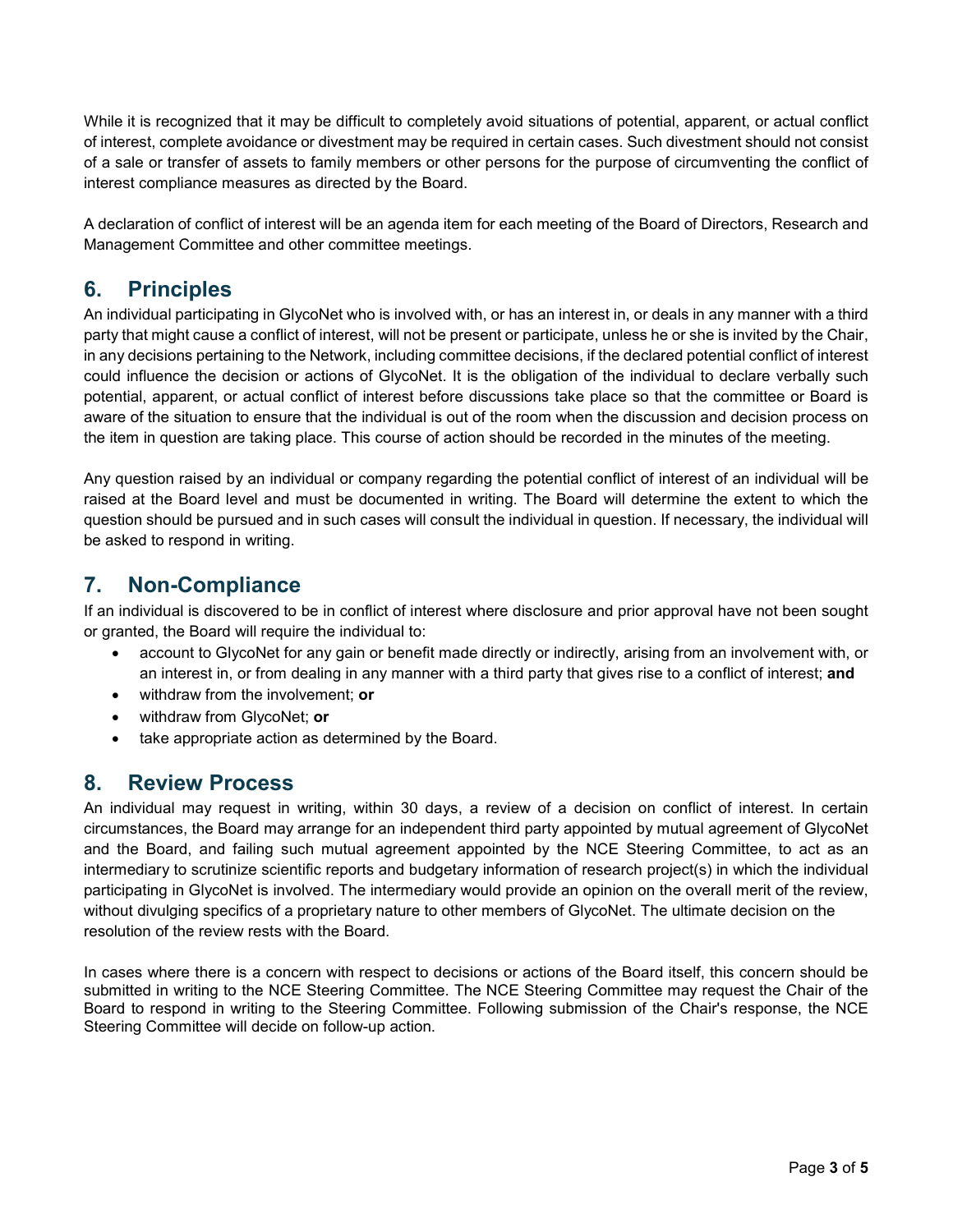## **9. Procedures**

The procedures set out below are designed to assist individuals participating in GlycoNet to comply with the GlycoNet Conflict of Interest Policy (the "Policy").

#### **9.1 Members of the Board and Officers**

At the time of his or her appointment as a member of the Board or as an officer of GlycoNet, each individual shall review the Policy. Following such review, the new Board member or officer shall complete the GlycoNet Conflict of Interest Declaration, a copy of which is attached hereto as Appendix B (the "Declaration"). In addition to the written Declaration, Board members shall declare their interests orally at a meeting of the Board. Board members and officers shall make disclosure annually at the first Board meeting of the fiscal year, and thereafter from time to time as necessary. The Board Chair shall remind Board members of their obligation at the outset of each Board meeting. The secretary of the Board shall record disclosure of the interests of Board members and officers in the minutes of the meeting during which disclosure occurs.

Board members and officers shall update their Declarations annually. If circumstances change during the period of their appointment, Board members and officers shall immediately inform the Board Chair and CEO of the change in their situation.

A Board member in an actual conflict of interest shall absent himself or herself from that part of the meeting during which related matters are discussed, considered and/or voted on. The secretary of the Board shall reflect the absence of the Board member in the minutes.

A Board member who has a potential conflict of interest shall declare it and shall seek the advice of the Chair as necessary in exercising his or her discretion in regards to the potential conflict.

If any Board member objects that another Board member is in an actual or potential conflict of interest, or is not taking the appropriate steps to deal with the conflict, the Board Chair will call for a vote of the Board to determine the appropriate course of action.

Board members and officers shall also comply with all other provisions of the Policy that may apply to them.

#### **9.2 Staff, Researchers and Committee Members**

Staff members and committee members, upon joining GlycoNet, and researchers, upon first being awarded a grant by GlycoNet, shall also submit to GlycoNet a completed Declaration. All such individuals shall be required to update their Declarations yearly, and to manage conflicts of interest, in accordance with the provisions of the Policy.

#### **9.3 Monitoring**

The GlycoNet Audit and Finance Committee will review the Guidelines, Policy, Procedures and the Declaration form annually and will submit to the Board for consideration any recommendations for changes or revisions by the Board at the meeting of the Board immediately preceding the Annual General Meeting.

# **10. History**

- Approved by the Board of Directors on April 10, 2015.
- Updated and reviewed by the Finance and Audit Committee on October 28, 2020.
- Approved by the Board of Directors on November 23, 2020.